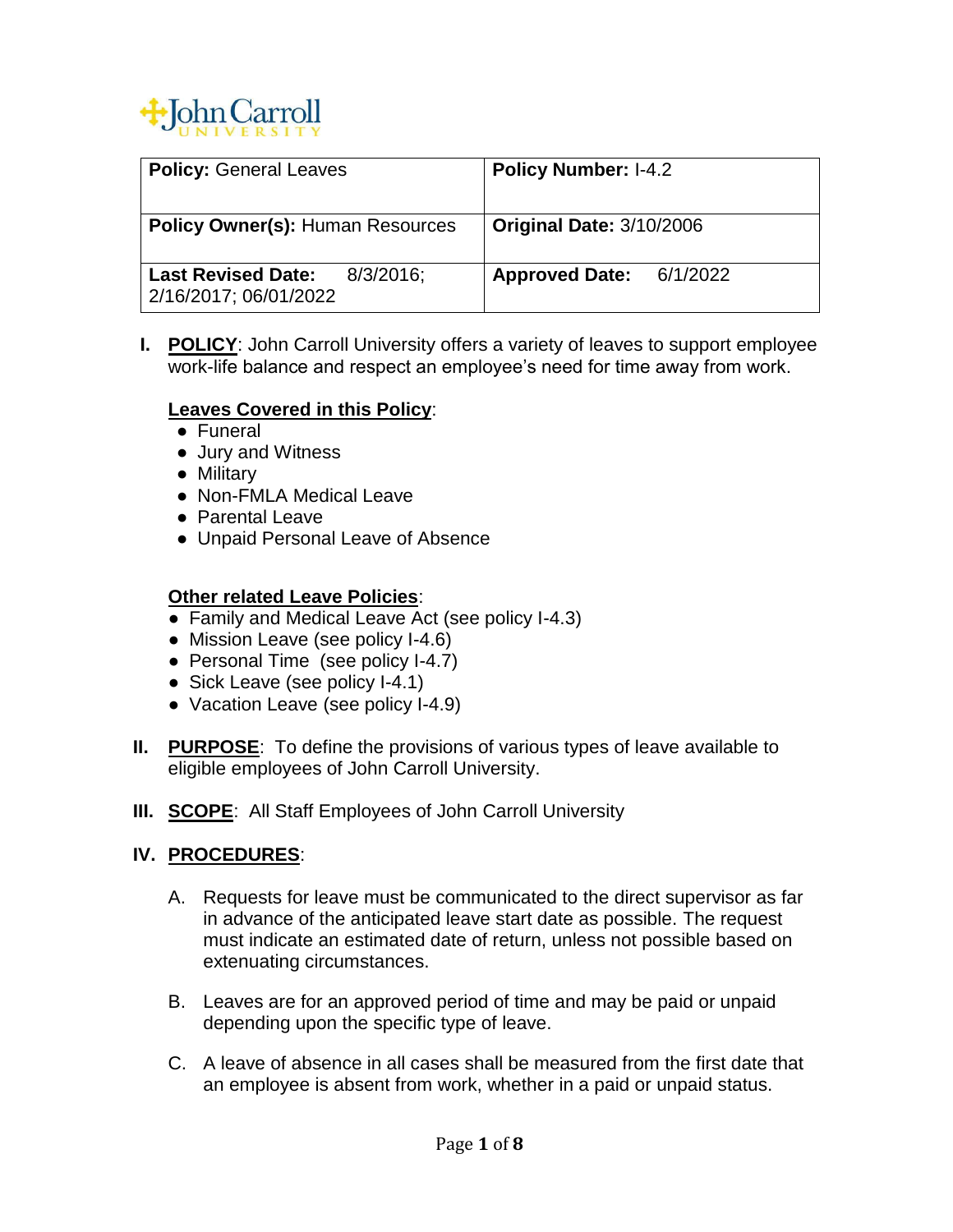- D. All approved leaves must be entered and reported through Banner Web Time Entry (non-exempt) or the Banner Leave Reporting System (exempt).
- E. Employees going on a leave of absence of thirty (30) or more calendar days must contact the Human Resources Department. This is necessary in order that the effect of the leave on health coverage and other benefits can be reviewed with the employee.
- F. If it is found that a leave of absence is not being used for the purpose for which the leave request was granted, the University may, at its discretion, request verifying documentation, revoke the leave approval, direct the employee to return to work, and/or impose corrective action up to and including termination.
- G. An employee who fails to report to work at the expiration or cancellation of a leave of absence, or fails to secure an extension of such leave, shall be deemed absent without leave and subject to corrective action up to and including termination.
- H. Employees must update their leave information with their direct supervisor and, if applicable, Human Resources upon return from any leave of absence if they return on a date that differs from their original Request for Leave.

## **V. FUNERAL LEAVE**:

- A. Employees may request of their direct supervisor, or designee, paid timeoff for bereavement in the event of the death of an employee's Family Member.
- B. For purposes of Funeral Leave, "Family Member" is defined as: Spouse, children, parents, sisters, brothers, legal guardians, mother-in-law, fatherin-law, grandparent, grandchildren or any other relative living in the employees' household.
- C. Up to three (3) consecutive days shall be granted for each eligible funeral leave.
	- 1. Part-time employees are eligible to take paid funeral leave, not to exceed three (3) consecutive days, on scheduled work days in amounts pro-rated based on the number of hours they were scheduled to work during that time.
- D. At the discretion of the employee's supervisor or department head, additional funeral leave may be granted without pay or with pay using the employee's personal time or accrued vacation time for situations falling outside the guidelines above.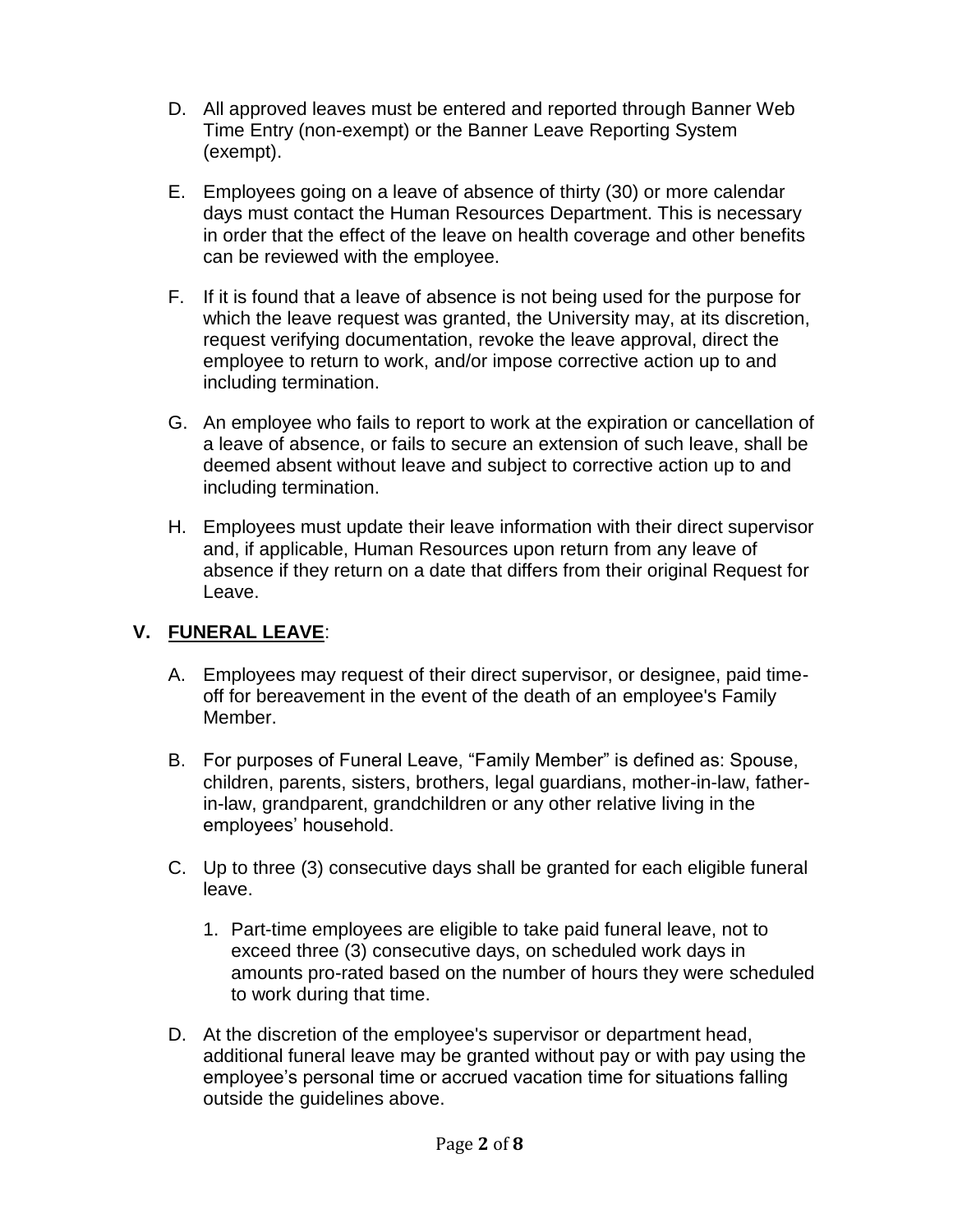E. If the funeral of a Family Member occurs while an employee is on a scheduled vacation leave, the University shall convert their vacation status to funeral leave status, upon request, for the appropriate period of time.

## **VI. JURY OR WITNESS DUTY LEAVE**:

- A. An employee called for jury duty will be compensated at their regular rate of pay while serving.
	- 1. The employee must provide advance notice to their supervisor and report the appropriate number of hours served when called for jury duty.
	- 2. During the period of jury duty, an employee is still expected to report to work on those dates that the employee is scheduled to work and the court/jury is not in session.
	- 3. Second and third shift employees may be provided with a day shift schedule on days that they are called for jury duty or are subpoenaed to appear as a witness on behalf of and related to their University work duties.
- B. To be eligible for jury duty pay, an employee must present to their direct supervisor proof of the time served as a juror, along with documentation showing the dates of service.
- C. Employees are able to collect and keep any payment received from the court systems for performing jury duty.
- D. Employees will be paid regular work time when compelled or required to appear as a party or as a witness in a court or administrative proceeding that is on behalf of or related to University work duties.
- E. Paid time will not be granted when an employee is subpoenaed or compelled to appear as a party or as a witness in a court or administrative proceeding that is personal in nature and/or not on behalf of and related to University work duties.
- F. Questions about Jury or Witness Duty Leave should be directed to Human Resources and/or the Office of Legal Affairs.

# **VII. MILITARY LEAVE**:

A. The University provides military leave to employees who have an annual commitment to active duty or a call to active duty, in accordance with the Uniformed Service Employment and Re-employment Act of 1994 (USERRA). USERRA provides guidelines for the prompt reemployment of employees who left employment to perform military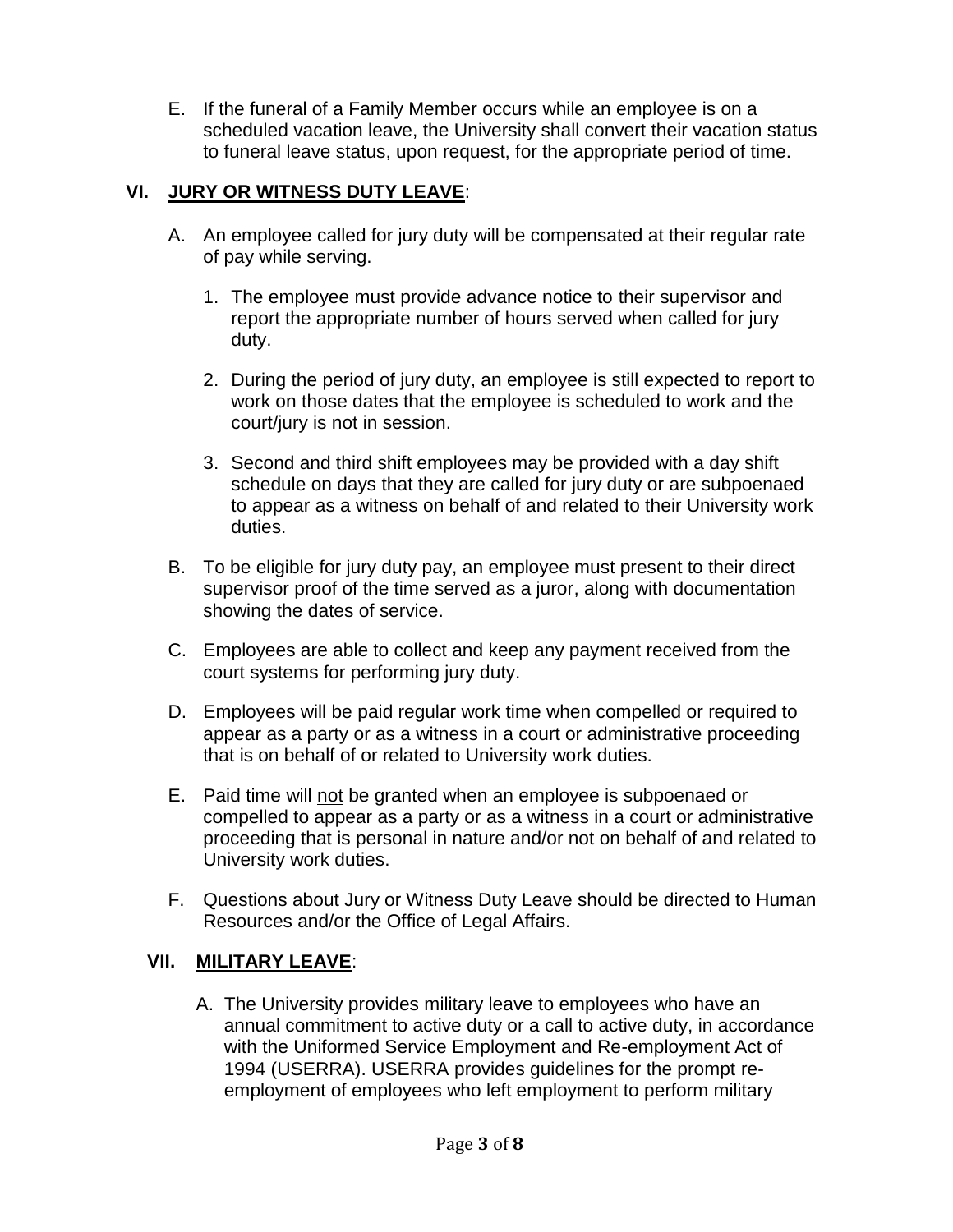training or service in one of the uniformed services and who have completed such service under honorable conditions.

- B. During the military leave, the employee will be on unpaid leave from the University, unless the employee chooses to use vacation time.
- C. At the request of any employee who is called to active duty as specified in paragraph A above, or at the request of the spouse or dependent of that person, John Carroll University shall continue or reactivate the health, dental, vision, and other applicable benefit coverages of that person for the applicable period specified below. For any military leave of less than 31 days, the employee will be responsible for only the employee's contribution to medical and dental coverage. For any military leave of more than 31 days, the employee, spouse, or dependent who requests the continuation or reactivation of the coverage is liable for payment for the coverage as if the employee were covered under COBRA.
	- 1. Continuation or reactivation of the insurance may be for a duration of no more than 24 months and may be extended to 36 months under Ohio Revised Code Section 1751.54 under certain circumstances.
	- 2. The employee's insurance coverage will be reinstated immediately upon return to work from active duty status without a waiting period.
- D. The employee shall be required to submit the published order authorizing the military duty, a written statement from the appropriate military commander, or a comparable verbal notice authorizing such duty, prior to being credited with military leave. Approximate dates for the return from leave are acceptable.
	- 1. Generally, the University will reinstate employees who have been on authorized military leave to the same or equivalent position if the return to work occurs within five (5) years of the completion of service and application for return to work occurs in a timely manner as provided under applicable law. Exceptions to this time frame for reinstatement may be extended as provided by law. The employee must return to work within the time limits and requirements outlined under Veterans' Reemployment Rights Act (VRR) and USERRA. These vary according to the length of leave time and include restrictions on when dismissal may occur.
	- 2. Upon return to work, the employee is entitled to prompt reinstatement to the same position or to a position of like seniority, status, and pay that the employee is qualified to perform as if the employee had never been on leave.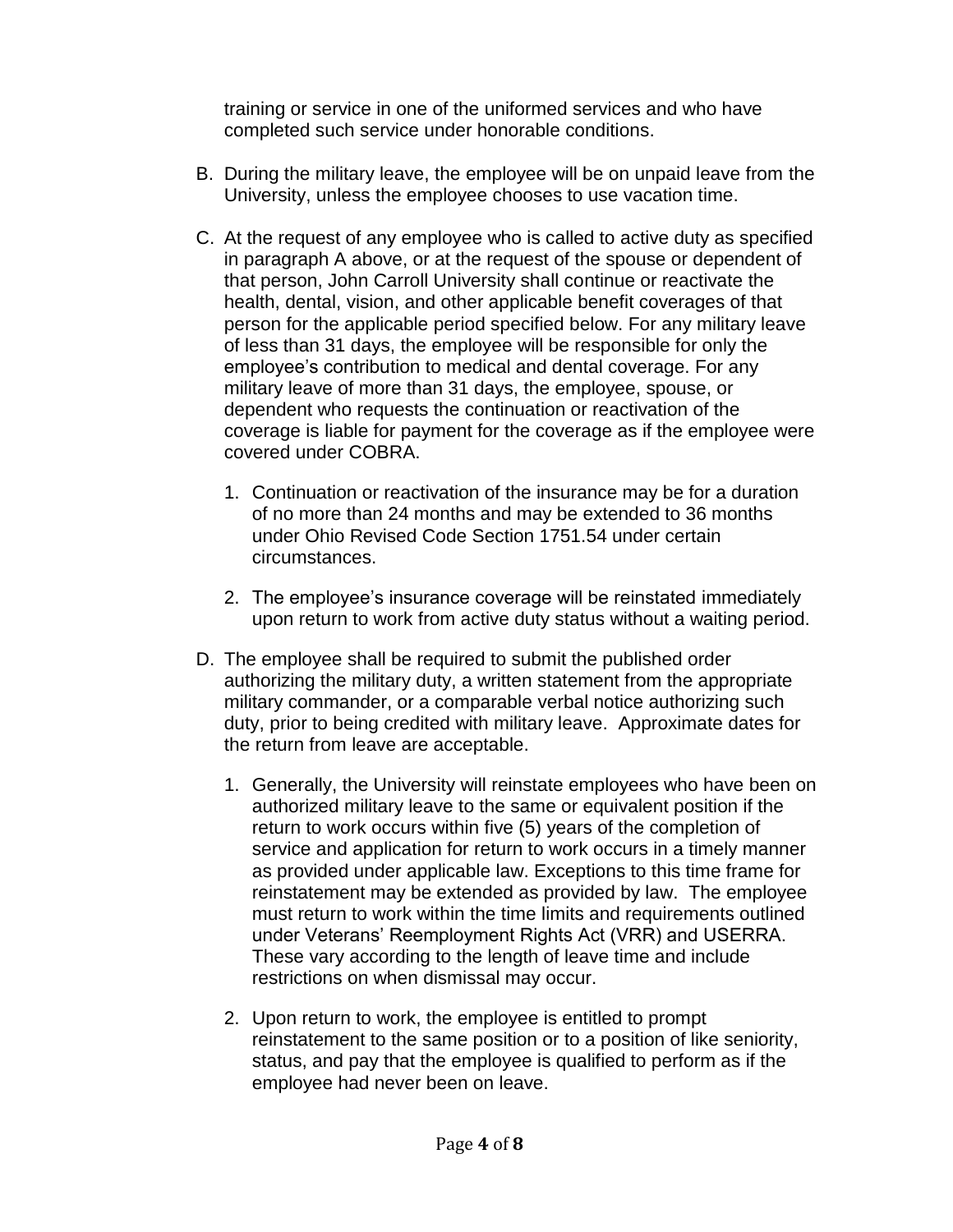3. An employee on Military Leave forfeits reinstatement rights if he/she re-enlists or voluntarily extends the original tour of active duty.

# **VIII. NON-FMLA MEDICAL LEAVE**:

- A. Following the exhaustion of Family and Medical Leave Act (FMLA) leave or if an employee is not eligible for FMLA leave, an employee may request a Non-FMLA Medical Extension Leave as a reasonable accommodation for a documented disability under the Americans with Disability Act as Amended (ADAA).
- B. An employee requesting a non-FMLA medical leave will be required to provide medical certification and may be required to complete appropriate documentation, provide updated health care provider statements regarding the ability to return to work, submit to additional medical evaluations, and/or provide access to medical records.
	- 1. This non-FMLA personal medical leave may be paid or unpaid, and may be granted when the employee requests a leave extension as an accommodation following an FMLA leave or when an employee is not eligible for FMLA leave.
	- 2. Human Resources, in consultation with the Divisional Vice President and the department head, will consider whether a non-FMLA personal medical leave request should be granted based on the submitted request, the documentation, and the business needs of the department and the University.
- C. ADAA requests shall be made in writing to Human Resources. Human Resources will review the request and supporting medical documentation to determine whether leave or leave extension will be granted as a reasonable accommodation.

## **IX. PARENTAL LEAVE**:

- A. Within one (1) year following the birth of a child, an FMLA and benefitseligible staff employee who is the child's parent and who resides in the same household as the child and will be the child's primary caregiver shall receive six (6) weeks of paid Parental Leave, upon request.
- B. Within one (1) year following the placement for adoption or gaining permanent guardianship of a child, an FMLA and benefits-eligible staff employee who is the child's parent or guardian and who resides in the same household as the child and will be the child's primary caregiver is eligible to receive the following benefits upon request:
	- 1. An employee who is the parent or guardian of a child under six (6) years of age will receive six (6) weeks of paid parental leave.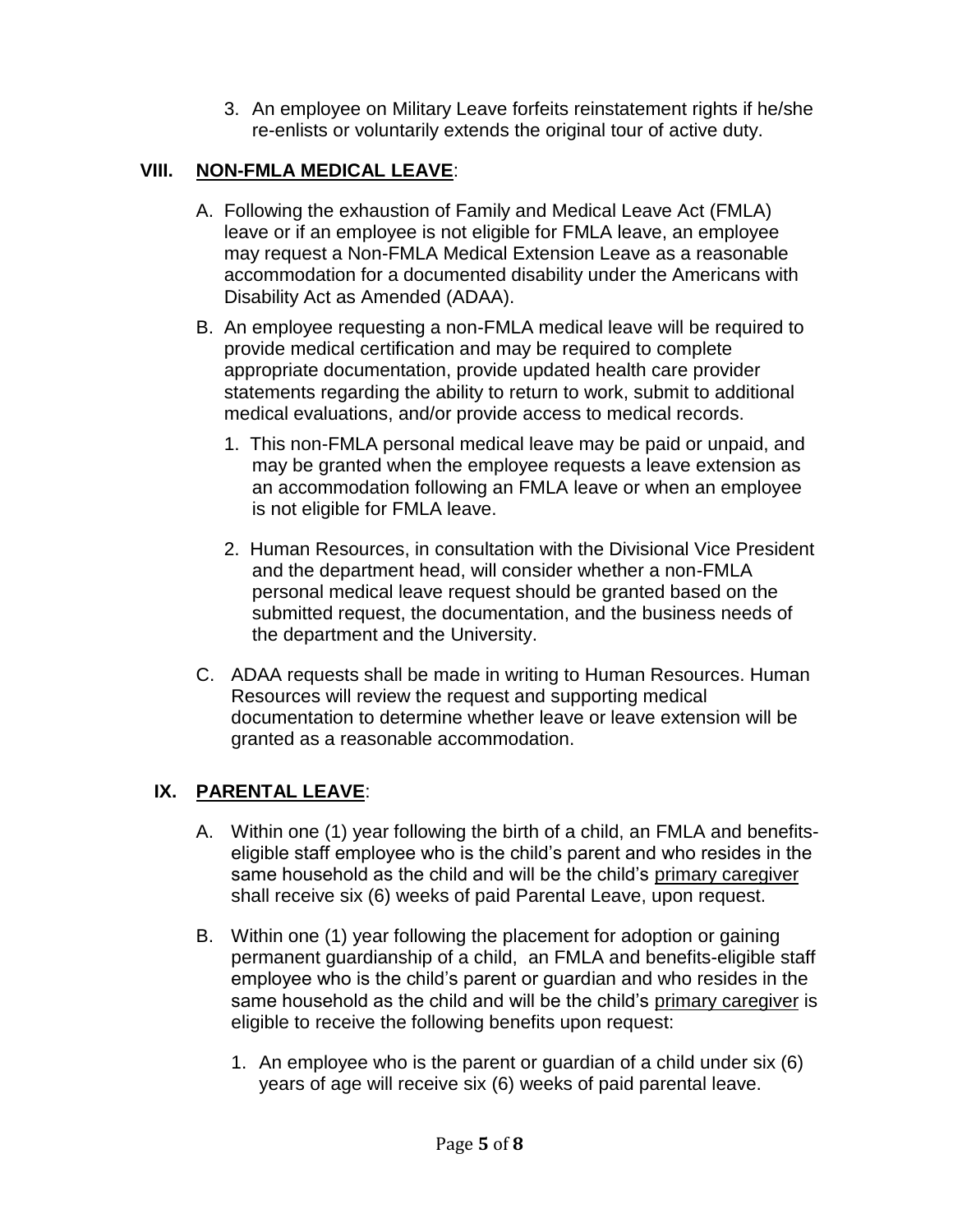- 2. An employee who is the parent or guardian of a child six (6) years of age or older will receive two (2) weeks of paid parental leave.
- C. To be considered a primary caregiver, there cannot be another parent taking concurrent parental leave from the University or another employer.
- D. One parent (Parent A) can qualify as a primary caregiver if the second parent (Parent B) is returning to work and Parent A will be responsible for caring for the child during the majority of the leave period.
- E. If both parents are employees at JCU, one must be designated as the primary caregiver and the other as secondary caregiver.
- F. Following the birth, adoption, or inception of permanent legal guardianship of a child, a benefits-eligible employee who resides in the same household as the child and will be the child's secondary caregiver may request a parental leave for a concurrent or consecutive two-week period.
	- 1. Such leave is intended to be for the purpose of assisting in the care of the child.
	- 2. Requests for this leave shall be made as soon as the employee recognizes her/his need, preferably at least two weeks before the leave is to be taken.
- G. Leaves pursuant to this policy and other related accommodations are intended to promote bonding with and caring for the child. Therefore, the employee may not engage in additional employment during such a leave.
- H. A request for parental leave should be made in writing and provided to the immediate supervisor to be reviewed and approved by Human Resources.
- I. In order to receive a paid parental leave benefit pursuant to this policy, the leave must be designated as a Family and Medical Leave Act (FMLA) qualifying leave. Parents or guardians will be required to complete and submit to Human Resources all required FMLA paperwork and associated medical documentation.
	- 1. All FMLA leave requests will be handled in accordance with the University's FMLA Policy and practices.
	- 2. The paid Parental Leave benefit runs concurrent with the designated FMLA leave.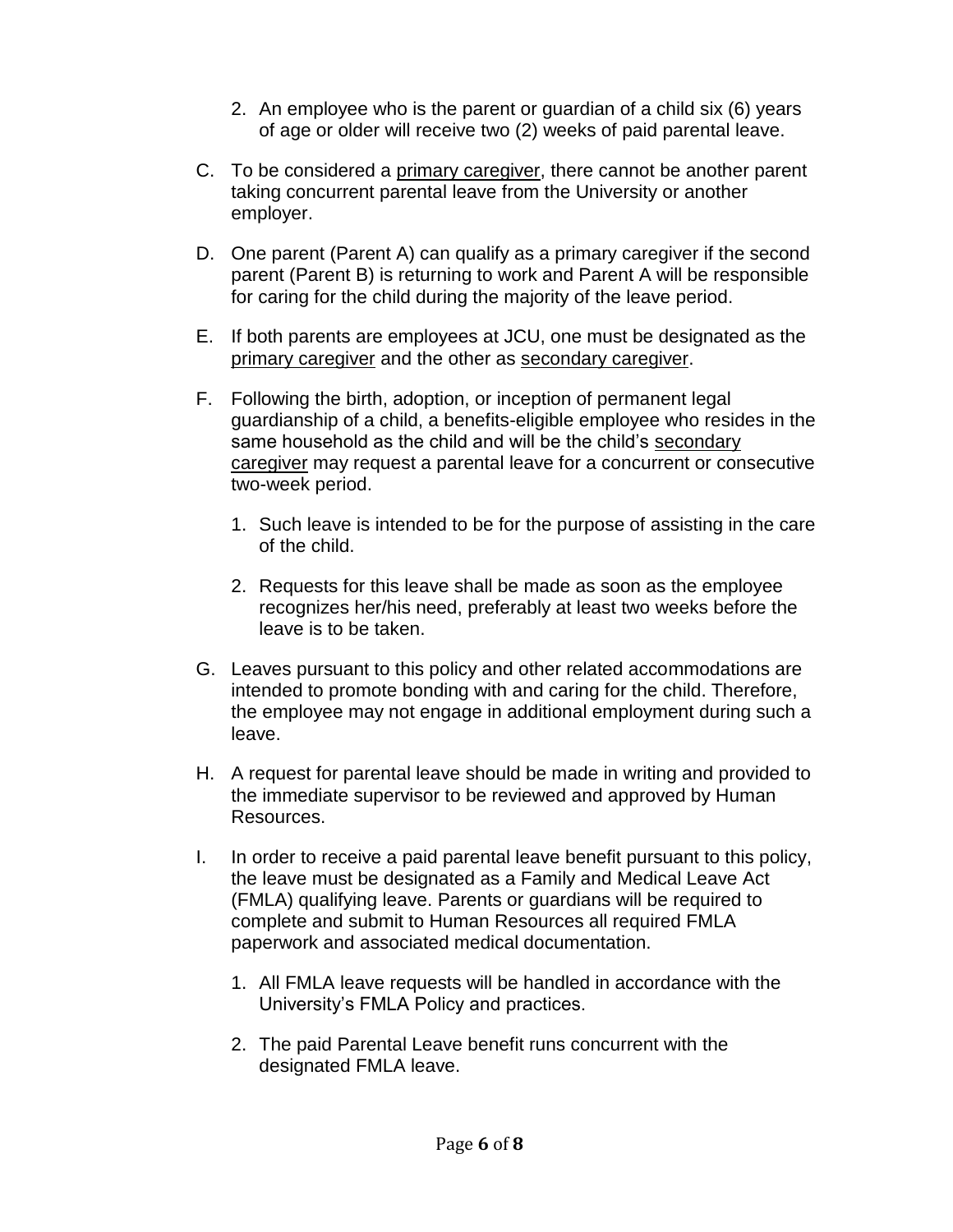- J. During the parental leave period, the employee will continue to be eligible to receive regular benefits that the employee receives when not on parental leave.
- K. Employees may receive up to two (2) weeks of paid Parental Leave for stillbirth where there was labor and delivery or a surgical procedure similar to a c-section. Additional time may be requested under Family Medical Leave Act (FMLA) or Disability Accommodation under Americans with Disabilities Act. Further, employees are encouraged to discuss leave availability with Human Resources in the case of complications due to childbirth including miscarriage.
- L. Paid parental leave is not available until the baby is born. For absences related to pregnancy or prenatal care, you may use other types of time off for which you are eligible, such as short-term disability, sick time, vacation, or personal time.
- M. Parental leave only provides salary replacement during periods when the staff member would ordinarily receive pay. Staff with 10-month assignments may not request parental leave over the summer because there is no work expectation from June through July.
- N. For those who are not eligible for FMLA, the University will allow for leave time away from work, in time increments similar to what is described above, (i.e. six weeks for the primary caretaker or two weeks for the secondary caretaker, within one year of the birth of a child), however the time will not be eligible for paid Parental Leave.
	- 1. Any available vacation, personal, or sick leave benefit must be used prior to going into an unpaid status.
	- 2. Non-FMLA employees, during the six weeks for the primary caretaker or two weeks for the secondary caretaker, within one year of the birth of a child, will continue to be eligible for benefits during leave, however they will be responsible for the employee monthly contributions.

## **X. UNPAID PERSONAL LEAVE OF ABSENCE**:

- A. Employees not otherwise eligible for FMLA leave, or other leaves or time off (i.e., vacation, sick leave) may request an unpaid personal leave of absence, typically of thirty (30) calendar days or less.
- B. All appropriate earned and/or qualifying leave or time must be used before the employee requests an unpaid personal leave of absence.